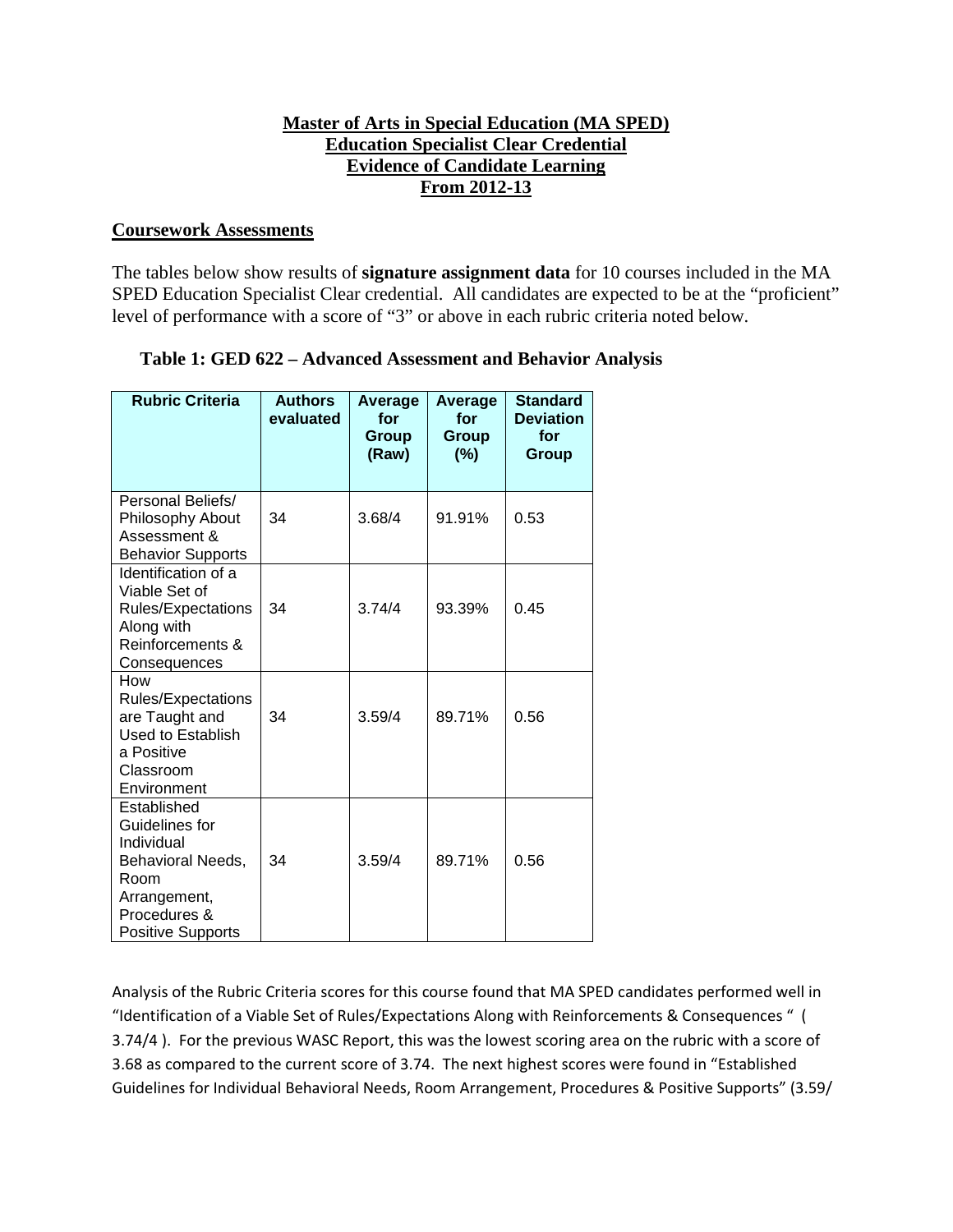4) and "How Rules/Expectations are Taught and Used to Establish a Positive Classroom Environment "(3.59/4) for this Signature Assignment.

Plan for Improvement:

The SPED Program Director and program team along with the GED 622 instructors will review the course content and signature assignment rubric annually to determine any changes or modifications needed to the assignment or rubric base on these results.

| <b>Rubric Criteria</b>                                                                                     | <b>Authors</b><br>evaluated | Average<br>for<br><b>Group</b><br>(Raw) | Average<br>for<br><b>Group</b><br>(%) | <b>Standard</b><br><b>Deviation</b><br>for<br><b>Group</b> |
|------------------------------------------------------------------------------------------------------------|-----------------------------|-----------------------------------------|---------------------------------------|------------------------------------------------------------|
| California State<br>Standards and<br><b>District</b><br>Approved<br>Curricular<br>Resources                | 13                          | 3.73/4                                  | 93.27%                                | 0.44                                                       |
| Gathering<br><b>Facts About the</b><br>Learners                                                            | 13                          | 3.85/4                                  | 96.15%                                | 0.38                                                       |
| Considerations<br>for<br>Differentiating<br><b>CONTENT</b><br>(What will they<br>learn?)                   | 13                          | 3.73/4                                  | 93.27%                                | 0.44                                                       |
| Considerations<br>for<br>Differentiating<br><b>PRODUCT</b><br>(How will they<br>convey their<br>learning?) | 13                          | 3.85/4                                  | 96.15%                                | 0.38                                                       |
| Considerations<br>for<br>Differentiating<br><b>PROCESS</b><br>(How will they<br>engage in<br>learning?)    | 13                          | 3.85/4                                  | 96.15%                                | 0.38                                                       |
| Identification of<br>Implementation<br>Stage                                                               | 13                          | 3.69/4                                  | 92.31%                                | 0.48                                                       |

**Table 2: GED 650 – Universal Access: Equity for All Students**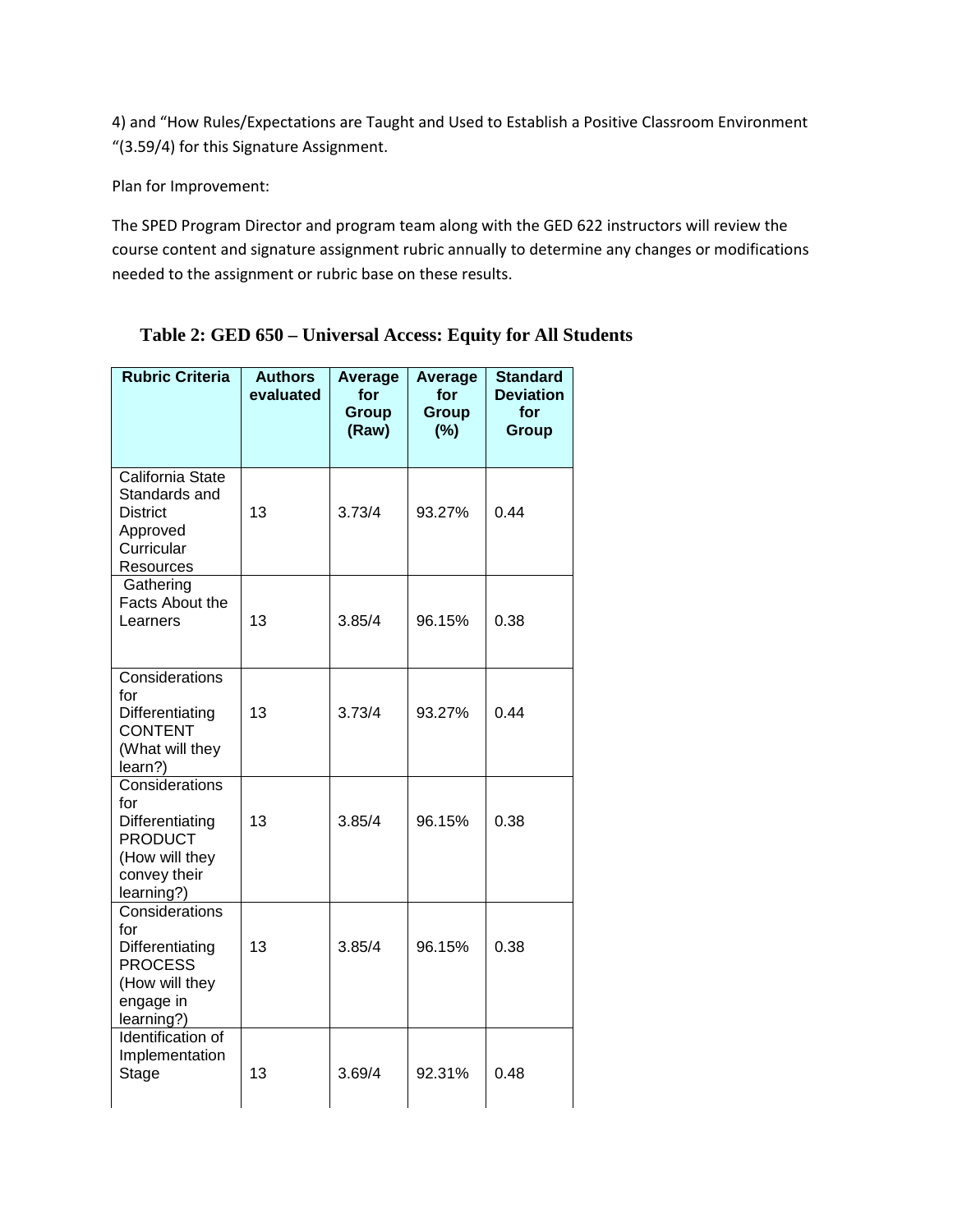| Reflection | 13 | 3.69/4 | $92.31\%$ 0.48 |  |
|------------|----|--------|----------------|--|
|            |    |        |                |  |
|            |    |        |                |  |

Review of the Rubric Criteria scores for this course noted that candidates performed very well in three areas : "Gathering Facts About the Learners" (3.85/ 4), "Considerations for Differentiating PRODUCT (How will they convey their learning?)" ( 3.85/4), "Considerations for Differentiating PROCESS (How will they engage in learning?)" ( 3.85/4) . An area of Rubric Criteria for improvement is "Reflection" (3.69 /4). This was also noted as an area for improvement in the previous WASC report was the low score of 3.68/4.

Plan for Improvement:

Though the lowest criterion score is still above Proficient, it is relatively low in comparison to the other scores and worthy of review, particularly since it has been noted as an area for improvement in the previous WASC Report also. The SPED Program Director and program team along with the GED 650 professors will review the rubric criteria for self-reflection and how those expectations are explicitly taught in this course.

| <b>Rubric Criteria</b>                                                                                                                                                                 | <b>Authors</b><br>evaluated | <b>Average</b><br>for<br>Group<br>(Raw) | <b>Average</b><br>for<br>Group<br>(%) | <b>Standard</b><br><b>Deviation</b><br>for Group |
|----------------------------------------------------------------------------------------------------------------------------------------------------------------------------------------|-----------------------------|-----------------------------------------|---------------------------------------|--------------------------------------------------|
| Policies and Procedures<br>Related to the<br>Identification,<br>Assessment, and<br><b>Eligibility of Special</b><br><b>Education Services for</b><br><b>Students with Disabilities</b> | 61                          | 3.63/4                                  | 90.78%                                | 0.46                                             |
| Analysis of School<br>Resources                                                                                                                                                        | 61                          | 3.61/4                                  | 90.37%                                | 0.51                                             |

| Table 3: GED656 – Shared Leadership, Legislation, and Due Process |  |  |  |
|-------------------------------------------------------------------|--|--|--|
|                                                                   |  |  |  |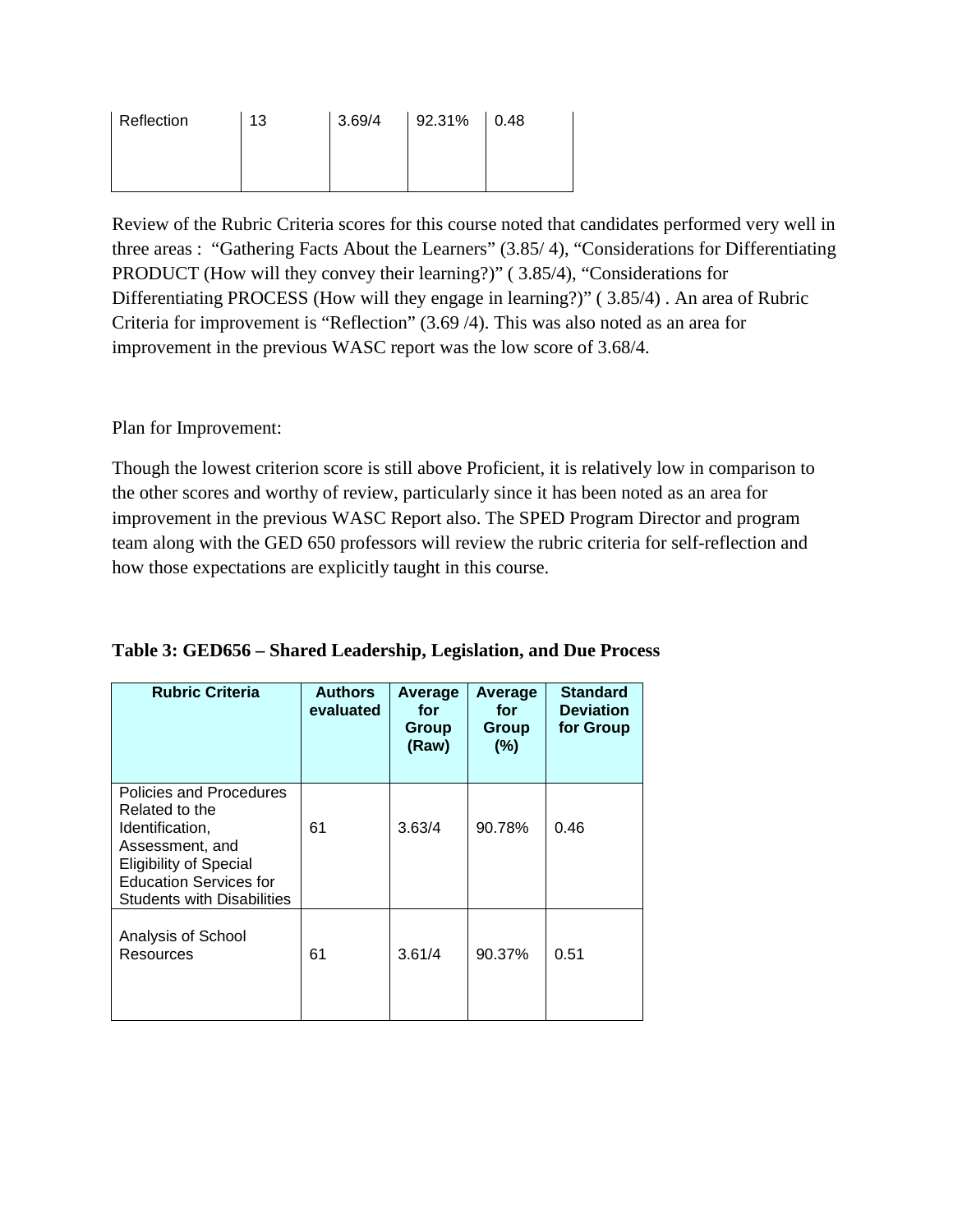| <b>Personal Reflection</b> | 61 | 3.71/4 | 92.83% | 0.43 |
|----------------------------|----|--------|--------|------|
|                            |    |        |        |      |

As a result of the previous WASC Report, the Rubric for this course was significantly altered. The Rubric Criteria changed from 9 criteria to 3 essential elements. As a result, analysis of the Rubric Criteria scores for now showed candidates performed at the Proficient level overall in all three areas. Relatively lower scores were seen in the following Rubric Criteria areas:" Policies and Procedures Related to Promoting Parent Involvement" ( 3.63/4) and " Analysis of School Resources" ( 3.61/4). The "Personal Reflection" criteria was a relative strength with a score of 3.71/4.

Plan for Improvement:

The SPED Program Director and program team along with the GED 656 course professors will continue to review the signature assignment for this course and the alignment of rubric criteria with course content and CLOs . Calibration events for the signature assignment will be conducted annually.

| <b>Rubric Criteria</b>                                                              | <b>Authors</b><br>evaluated | Average<br>for<br>Group<br>(Raw) | Average<br>for<br>Group<br>$(\%)$ | <b>Standard</b><br><b>Deviation</b><br>for<br>Group |
|-------------------------------------------------------------------------------------|-----------------------------|----------------------------------|-----------------------------------|-----------------------------------------------------|
| Focus: Determining What the<br>Candidate Needs to Know and<br>Be Able to Do         | 48                          | 3.69/4                           | 92.19%                            | 0.47                                                |
| Action Plan: Examining<br>Research and Applying New<br>Learning in Their Assignment | 48                          | 3.63/4                           | 90.63%                            | 0.49                                                |
| <b>Implementation Steps: Applying</b><br>New Learning in Their<br>Assignment        | 48                          | 3.67/4                           | 91.67%                            | 0.48                                                |

## **Table 4: GED 658– Reflective Coaching/ Induction for Special Education**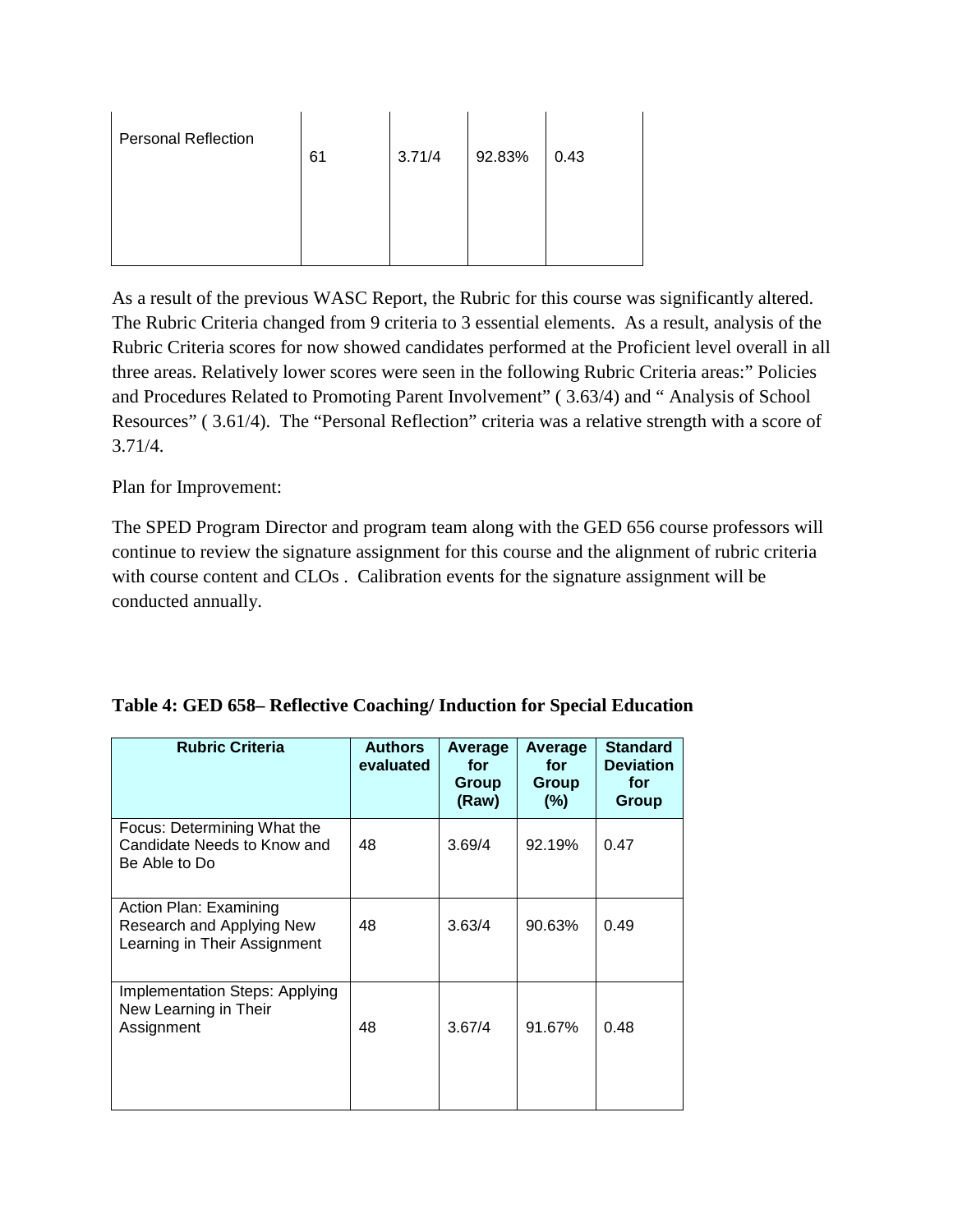| <b>Reflection/Application</b><br>Regarding Instructional<br><b>Strategies and Student</b><br><b>Attainment of Goals/Objectives</b> | 48 | 3.58/4 | 89.58% | 0.50 |
|------------------------------------------------------------------------------------------------------------------------------------|----|--------|--------|------|
|                                                                                                                                    |    |        |        |      |

Analysis of the Rubric Criteria scores for this course found candidate scores showing a steady Proficient performance level for this course. Once again, the lowest score was found to be in "Reflection/ Application Regarding Instructional Strategies and Student Attainment of Goals/Objectives" ( 3.58/4).

Plan for Improvement:

Because knowing how to reflect on one's practice is the essence of teaching, the Program Director and program team along with the GED 658 professor will review the rubric criteria to determine how to make this component more intentional in the course content, and to support students in improving this important aspect of the rubric criterion.

| <b>Rubric Criteria</b>                                                                             | <b>Authors</b><br>evaluated | Average<br>for<br><b>Group</b><br>(Raw) | Average<br>for<br><b>Group</b><br>(%) | <b>Standard</b><br><b>Deviation</b><br>for<br><b>Group</b> |
|----------------------------------------------------------------------------------------------------|-----------------------------|-----------------------------------------|---------------------------------------|------------------------------------------------------------|
| Review & Analyze<br>Demographic Data on the<br>Student, Description of the<br>School and Community | 9                           | 3.11/4                                  | 77.78%                                | 0.33                                                       |
| <b>Describe Educational History</b><br>and Family System Elements                                  | 9                           | 3.22/4                                  | 80.56%                                | 0.44                                                       |
| <b>Identify Classroom</b><br>Accommodations                                                        | 9                           | 3.00/4                                  | 80.56%                                | 0.50                                                       |
| <b>Describe Observational</b><br>Information Related to Goals<br>and Objectives                    | 9                           | 3.00/4                                  | 77.78%                                | 0.00                                                       |
| Summary of Teacher/<br>Paraeducator Interviews                                                     | 9                           | 3.00/4                                  | 75.00%                                | 0.00                                                       |

## **Table 5: GED 651– Understanding Emotional/Behavioral Disorders**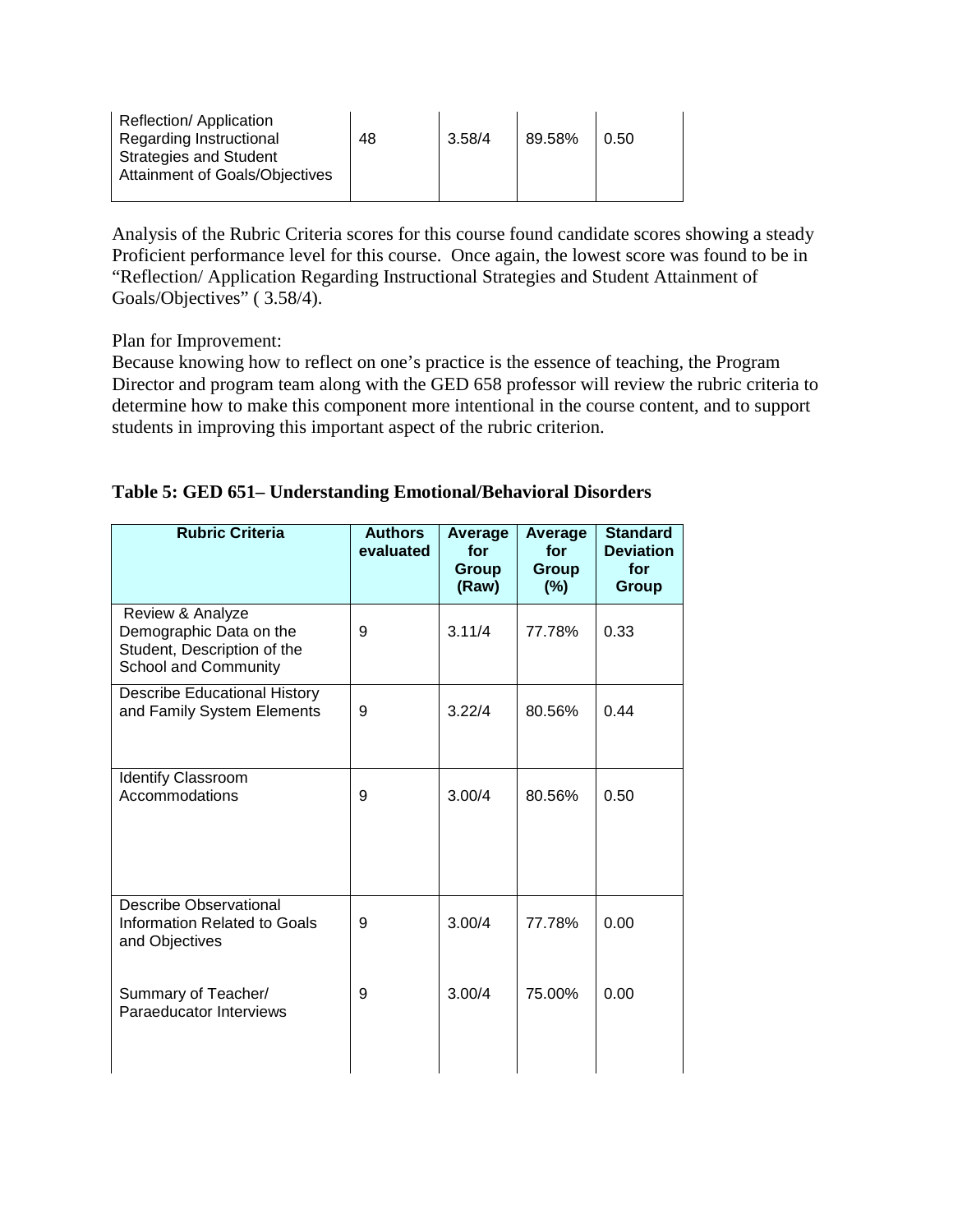| Comparison of Student's<br>Characteristics with | 9 | 2.89/4 | 72.22% | 10.78 |
|-------------------------------------------------|---|--------|--------|-------|
| Text/Literature Characteristics<br>for FD       |   |        |        |       |

Analysis of the Rubric Criteria scores for this course showed that most candidate scores were clustered around the low-3 level showing a minimum Proficiency in their performance . Candidates performed somewhat better overall in the area of "Describe Educational History and Family System Elements " (3.22/4 ). Compared to scores from the previous WASC Report, the criteria scores in the current report are significantly lower: "Review & Analyze Demographic Data on the Student, Description of the School and Community " (Previous – 4.0/4; Current 3.11/4); "Identify Classroom Accommodations" ( Previous - 3.55/4, Current- 3.00/4)) ; " Describe Observational Information Related to Goals and Objectives ( Previous – 3.55/4, Current – 3.00/4); "Summary of Teacher/ Paraeducator Interviews " ( Previous – 3.64/4, Current – 3.00/4). The largest variance was seen in " Comparison of Student's Characteristics with Text/Literature Characteristics for ED" with a current score of 2.89/4. This particular rubric criterion is a concern since candidates scores were below the Proficient level. The previous WASC Report showed scores ( 3.64/4) solidly within the Proficient level.

#### Plan for Improvement:

Issues of school success are so critical for students with social/emotional disabilities and the purpose of the Signature Assignment is to solidify skill development among candidates to ensure student success. The drop in candidate performance on this Signature Assignment will be thoroughly reviewed by the Program Director and program team along with the GED 651 professors. Calibration activities that include a review of the criteria components in the rubric will be conducted to determine how best to support students in improving the process for this rubric criteria.

| <b>Rubric Criteria</b>                                                                    | <b>Authors</b><br>evaluated | Average<br>for<br>Group<br>(Raw) | Average<br>for<br>Group<br>$(\%)$ | <b>Standard</b><br><b>Deviation</b><br>for<br><b>Group</b> |
|-------------------------------------------------------------------------------------------|-----------------------------|----------------------------------|-----------------------------------|------------------------------------------------------------|
| Daily Class Schedule. Task<br>Completion & Long-Short Term<br><b>Assignments Planning</b> | 59                          | 3.84/4                           | 95.97%                            | 0.36                                                       |
| <b>Identification of DIS Services</b><br>and a Sensory Diet                               | 59                          | 3.79/4                           | 94.70%                            | 0.41                                                       |

#### **Table 6: GED 652– Methods for Teaching Students with Autism Spectrum Disorder**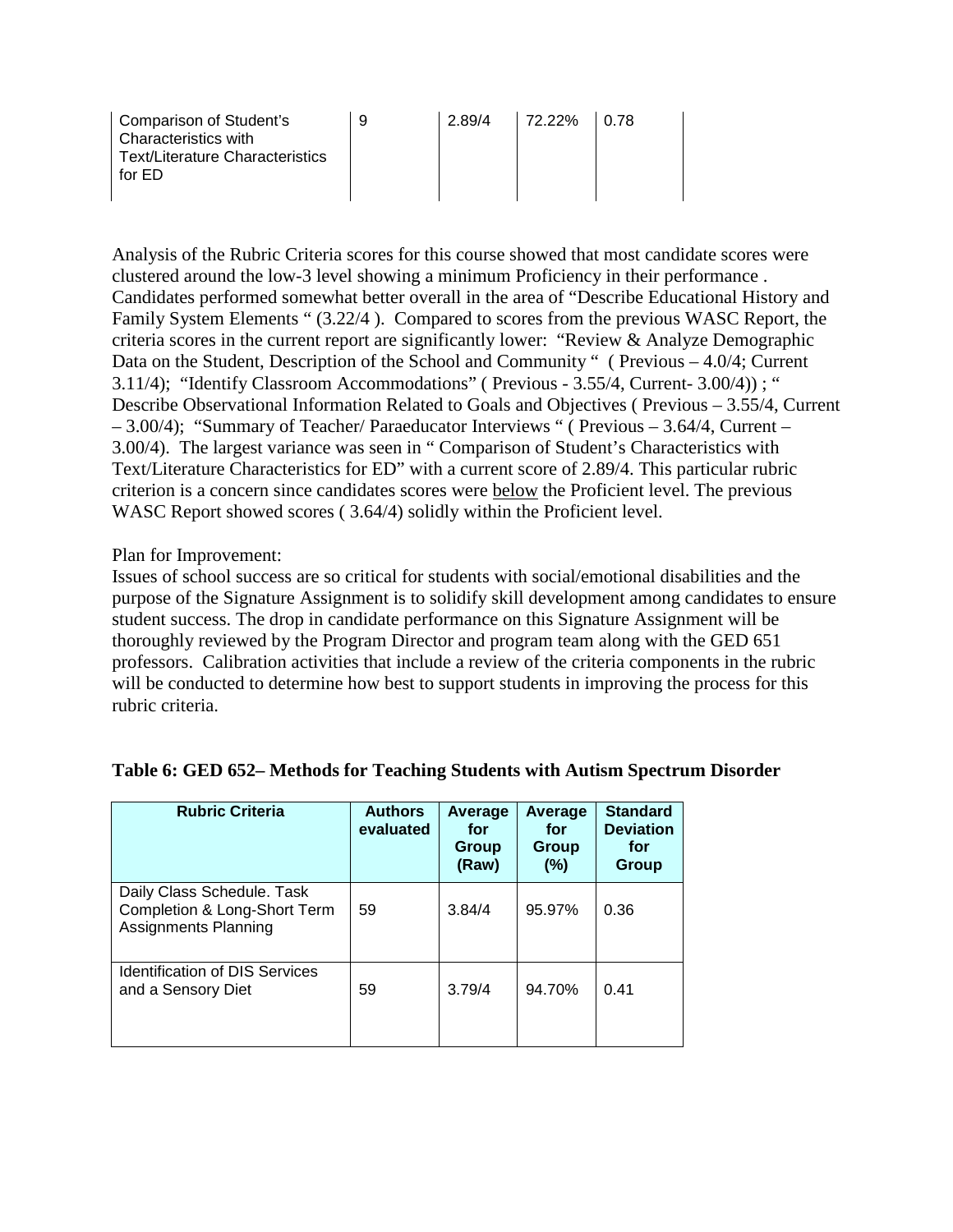| How the Anticipation of Change<br>and a Relaxation Diet are<br>Addressed   | 59 | 3.76/4 | 94.07% | 0.42 |
|----------------------------------------------------------------------------|----|--------|--------|------|
| How a Communication System<br>of Needs/Questions is Taught<br>and Utilized | 59 | 3.60/4 | 90.04% | 0.52 |

The review of the Rubric Criteria scores showed candidates performing well in the areas of "Daily Class Schedule. Task Completion & Long-Short Term Assignments Planning" (3.84 / 4), "How the Anticipation of Change and a Relaxation Diet are Addressed" (3.76/4) and "Identification of DIS Services and a Sensory Diet" (3.79/4). The somewhat lower score in "How a Communication System of needs/Questions is Taught and Utilized" ( 3.60/4) may be an area in need of improvement.

Plan for Improvement:

Given the highly specialized content of this course as it relates to Autism Spectrum Disorder, the Program Director, program team along with the GED 652 professors will review the rubric criteria to determine how to make this component more intentional in the course content, and to support candidates in the teaching and utilization of communication systems.

#### **Table 7 : GED 653– Methods for Teaching Students with Traumatic Brain Injury**

| <b>Rubric Criteria</b>                                                             | <b>Authors</b><br>evaluated | Average<br>for<br>Group<br>(Raw) | Average<br>for<br>Group<br>$(\%)$ | <b>Standard</b><br><b>Deviation</b><br>for<br>Group |
|------------------------------------------------------------------------------------|-----------------------------|----------------------------------|-----------------------------------|-----------------------------------------------------|
| Review and<br>analyze the<br>neurological and<br>academic<br>assessment<br>reports | 42                          | 3.39/4                           | 84.82%                            | 0.71                                                |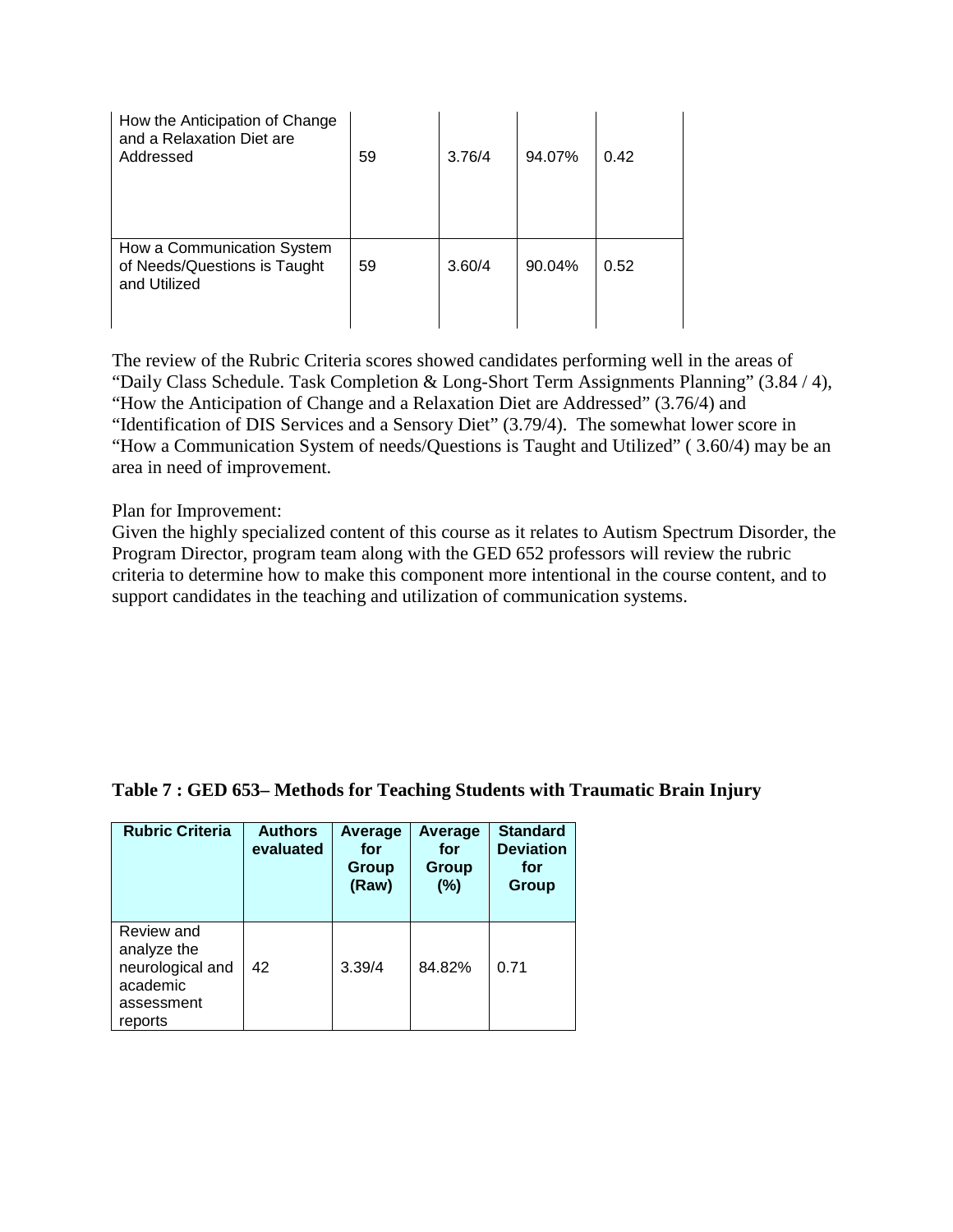| Identify areas of<br>strength and<br>areas of need<br>for the student;<br>instructional<br>needs and<br>issues                           | 42 | 3.25/4 | 81.25% | 0.73 |
|------------------------------------------------------------------------------------------------------------------------------------------|----|--------|--------|------|
| Generate<br>classroom<br>recommendation<br>of services and<br>supports for IEP                                                           | 42 | 3.25/4 | 81.25% | 0.74 |
| Goals/objectives<br>for Positive<br><b>Behavior</b><br>Support Plan<br>addressing<br>behavior<br>challenges and<br>self-esteem<br>issues | 42 | 3.42/4 | 85.42% | 0.71 |
| Assistive<br>technology<br>goals/objectives                                                                                              | 42 | 3.50/4 | 87.50% | 0.62 |
| Academic<br>goals/objectives;<br>Goals/objectives<br>shared by a<br>collaborative<br>support team                                        | 42 | 3.50/4 | 87.50% | 0.62 |

This data is the first system-wide data collection for the Traumatic Brain Injury course. The Rubric Criteria scores clustered around the low to mid-3's across all criteria. "Review and Analyze the Neurological and Academic Assessment Reports" ( 3.39/4), "Academic Goals/objectives; Goals/objectives Shared by a Collaborative Support Team" ( 3.50/4), "Assistive Technology Goals/objectives" ( 3.50/4), and "Goals/objectives for Positive Behavior Support Plan Addressing Behavior Challenges and Self-Esteem Issues" ( 3.42/4) components all showed good Proficient understanding by candidates. The area of relative need for improvement was seen in "Generate Classroom Recommendation of Services and Supports for IEP" with a score of 3.25/4.

Plan for Improvement:

The Program Director and program team along with the GED 653 professors will review the rubric criteria to determine how to make the "Generate Classroom Recommendations" component more intentional in the course content, and to support students in improved responsiveness to this rubric criterion.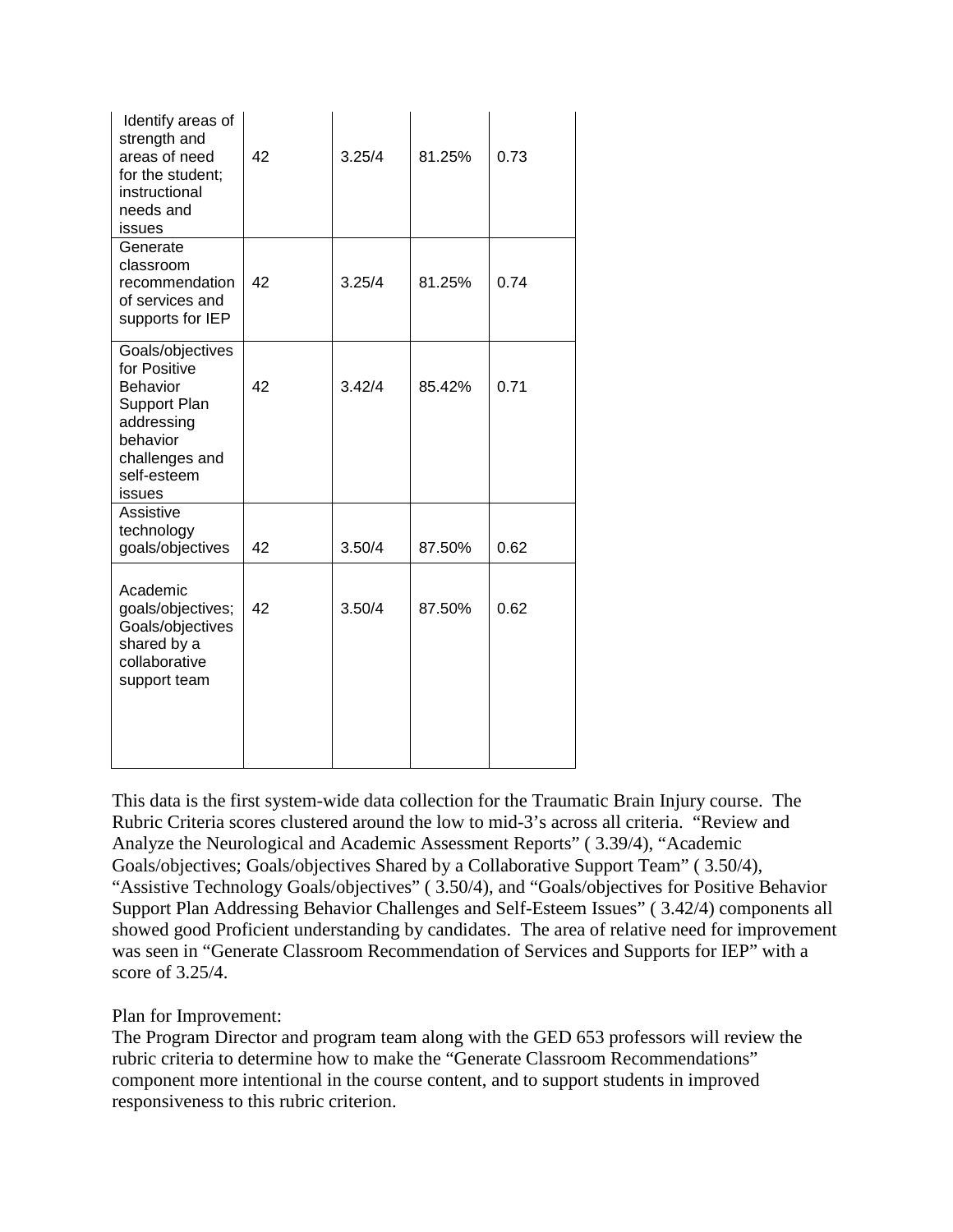# **Table 8: GED 661 – Early Childhood Special Education Curriculum, Services, and Supports**

| <b>Rubric Criteria</b>                                                                                                                                                                                                      | <b>Authors</b><br>evaluated | Average<br>for<br><b>Group</b><br>(Raw) | Average<br>for<br><b>Group</b><br>$(\%)$ | <b>Standard</b><br><b>Deviation</b><br>for<br><b>Group</b> |
|-----------------------------------------------------------------------------------------------------------------------------------------------------------------------------------------------------------------------------|-----------------------------|-----------------------------------------|------------------------------------------|------------------------------------------------------------|
| Description of the Objectives<br>and Their Relationships to the<br><b>IEP Goals</b>                                                                                                                                         | 46                          | 3.76/4                                  | 94.02%                                   | 0.43                                                       |
| <b>Statements About the</b><br>Adaptations and<br>Accommodations Needed for<br>the Child Including EL                                                                                                                       | 46                          | 3.76/4                                  | 94.02%                                   | 0.48                                                       |
| Description of the<br>Environment/Setting and the<br><b>Materials Needed</b>                                                                                                                                                | 46                          | 3.65/4                                  | 94.02%                                   | 0.48                                                       |
| Specifications About the Data<br><b>Collection System Used</b>                                                                                                                                                              | 46                          | 3.39/4                                  | 84.78%                                   | 0.77                                                       |
| Discussion About the Way in<br>Which Family Members are<br>Included in the Activity                                                                                                                                         | 46                          | 3.63/4                                  | 90.76%                                   | 0.68                                                       |
| Strategies for Inclusion to<br>Accomplish Curriculum<br>Adaptation, Scheduling, Class<br>Composition, Grouping,<br>Transitioning<br>Description of the Roles and<br>Responsibilities of<br>Paraprofessionals in Instruction | 46                          | 3.63/4                                  | 90.76%                                   | 0.64                                                       |
| Description of the roles and<br>responsibilities of<br>paraprofessionals in instruction.                                                                                                                                    | 46                          | 3.72/4                                  | 92.93%                                   | 0.62                                                       |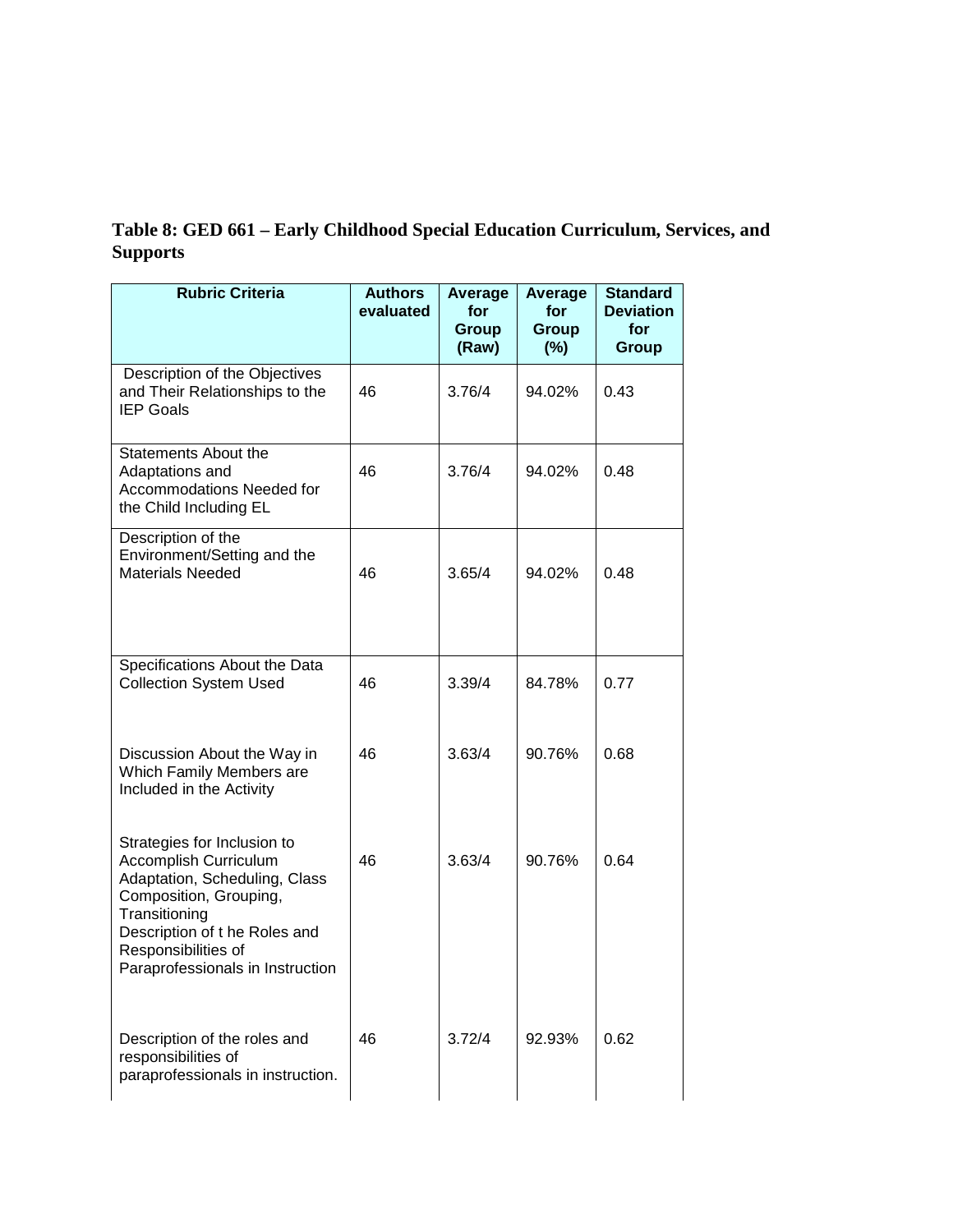Analysis of the Rubric Criteria scores for this course showed candidates with relatively high performances in most of the criteria areas. Scores ranged from 3.76/4 in "Description of the Objectives and Their Relationships to the IEP Goals" and "Statements About the Adaptations and Accommodations Needed for the Child Including EL " and 3.72/4 in "Description of the Roles and Responsibilities of Paraprofessionals in Instruction". An area of concern was noted in the Rubric Criteria for " Specifications About the Data Collection System Used" with a score of 3.39/4. The Previous WASC Report showed a score of 3.60/4 in comparison to the current 3.39.

#### Plan for Improvement:

Because of the highly specialized disability-specific content in this course, the Program Director and program team along with the GED 661 professors will review the rubric criteria to determine how to make the Data Collection component more intentional in the course content, and to support students in improved responsiveness to this rubric criterion.

| <b>Rubric Criteria</b>                                                                             | <b>Authors</b><br>evaluated | Average<br>for<br><b>Group</b><br>(Raw) | Average<br>for<br>Group<br>$(\%)$ | <b>Standard</b><br><b>Deviation</b><br>for Group |
|----------------------------------------------------------------------------------------------------|-----------------------------|-----------------------------------------|-----------------------------------|--------------------------------------------------|
| <b>Introductory Statement</b><br>of Philosophy of<br>Education                                     | $\overline{7}$              | 3.84/4                                  | 96.07%                            | 0.21                                             |
| Perspective on Human<br>Nature & View of<br><b>Students</b>                                        | 7                           | 3.91/4                                  | 97.86%                            | 0.16                                             |
| Role of Major<br>Philosophers That<br><b>Contribute to Personal</b><br><b>Philosophy Formation</b> | $\overline{7}$              | 3.46/4                                  | 86.43%                            | 0.44                                             |

## **Table 9 : GED 672 – Philosophy of Education**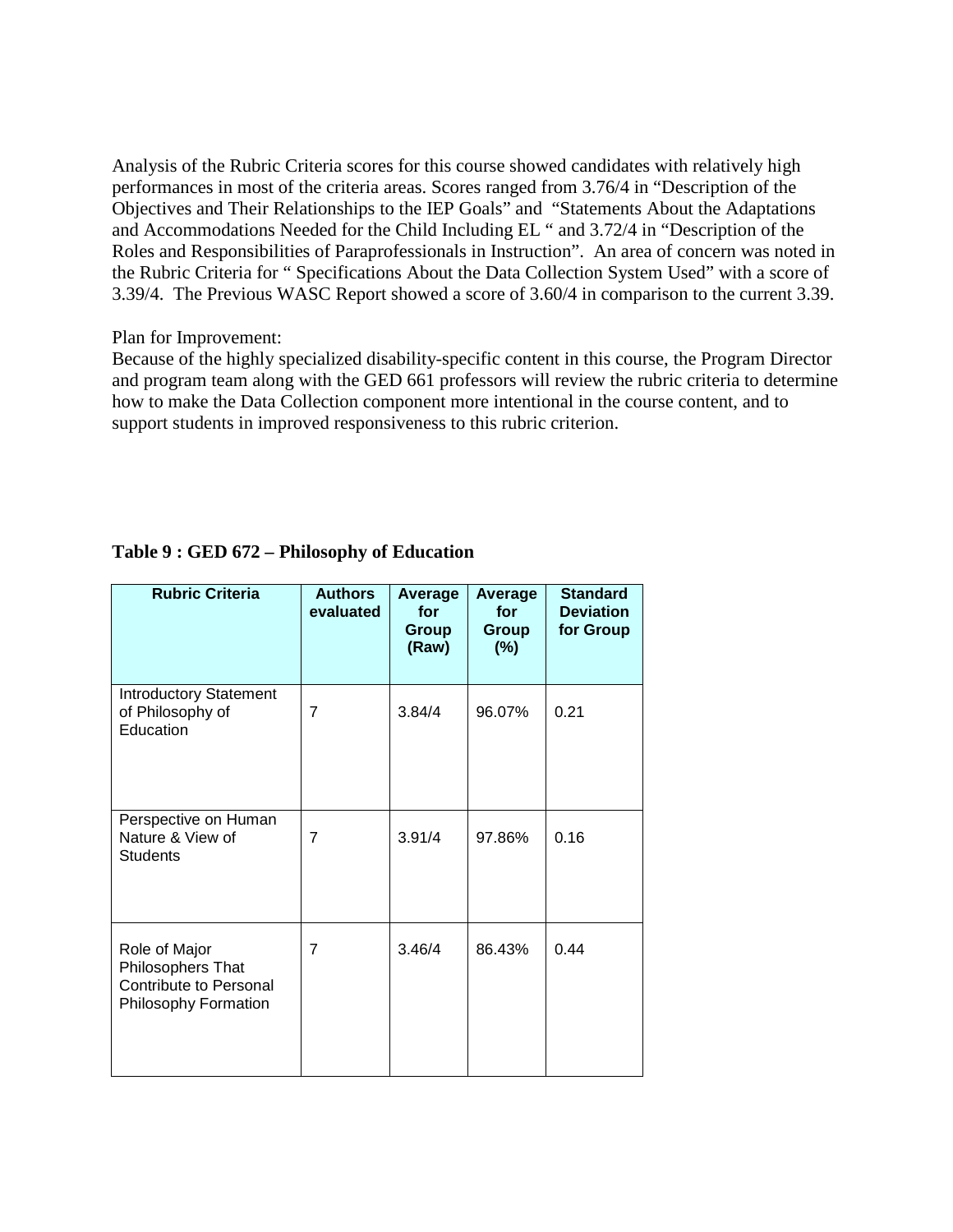| How Personal<br><b>Philosophy Transforms</b><br><b>Professional Practice</b><br>through Particular<br><b>Professional Standards</b> | 3.89/4 | 97.14% | 0.16 |
|-------------------------------------------------------------------------------------------------------------------------------------|--------|--------|------|
| Conventions of<br>Grammar, Spelling,<br>Citations, Organization                                                                     | 3.86/4 | 96.43% | 0.38 |

The review of the Rubric Criteria scores for this assignment showed candidate performance clustered around the high -3's across most of the Rubric Criteria. Scores ranged from 3.91/4 in "Perspective on Human Nature & View of Students" to 3.89/4 on "How Personal Philosophy Transforms Professional Practice through Particular Professional Standards". The relatively low area was found in "Role of Major Philosophers That Contribute to Personal Philosophy Formation" ( 3.46/4).

Plan for Improvement:

The Program Director and the program team along with the GED 672 professors will review the rubric criteria to determine how to make the linkages between major philosophers and one's own personal philosophy more intentional in the course content, and to support students in improving to this particular rubric criterion.

| <b>Rubric Criteria</b>                                | <b>Authors</b><br>evaluated | Average<br>for<br>Group<br>(Raw) | Average<br>for<br>Group<br>(%) | <b>Standard</b><br><b>Deviation</b><br>for<br><b>Group</b> |
|-------------------------------------------------------|-----------------------------|----------------------------------|--------------------------------|------------------------------------------------------------|
| Organization of<br>the Content of the<br>Presentation | 32                          | 3.81/4                           | 95.23%                         | 0.43                                                       |

## **Table 10: GED 689P – Action Research Project/ Oral Presentation**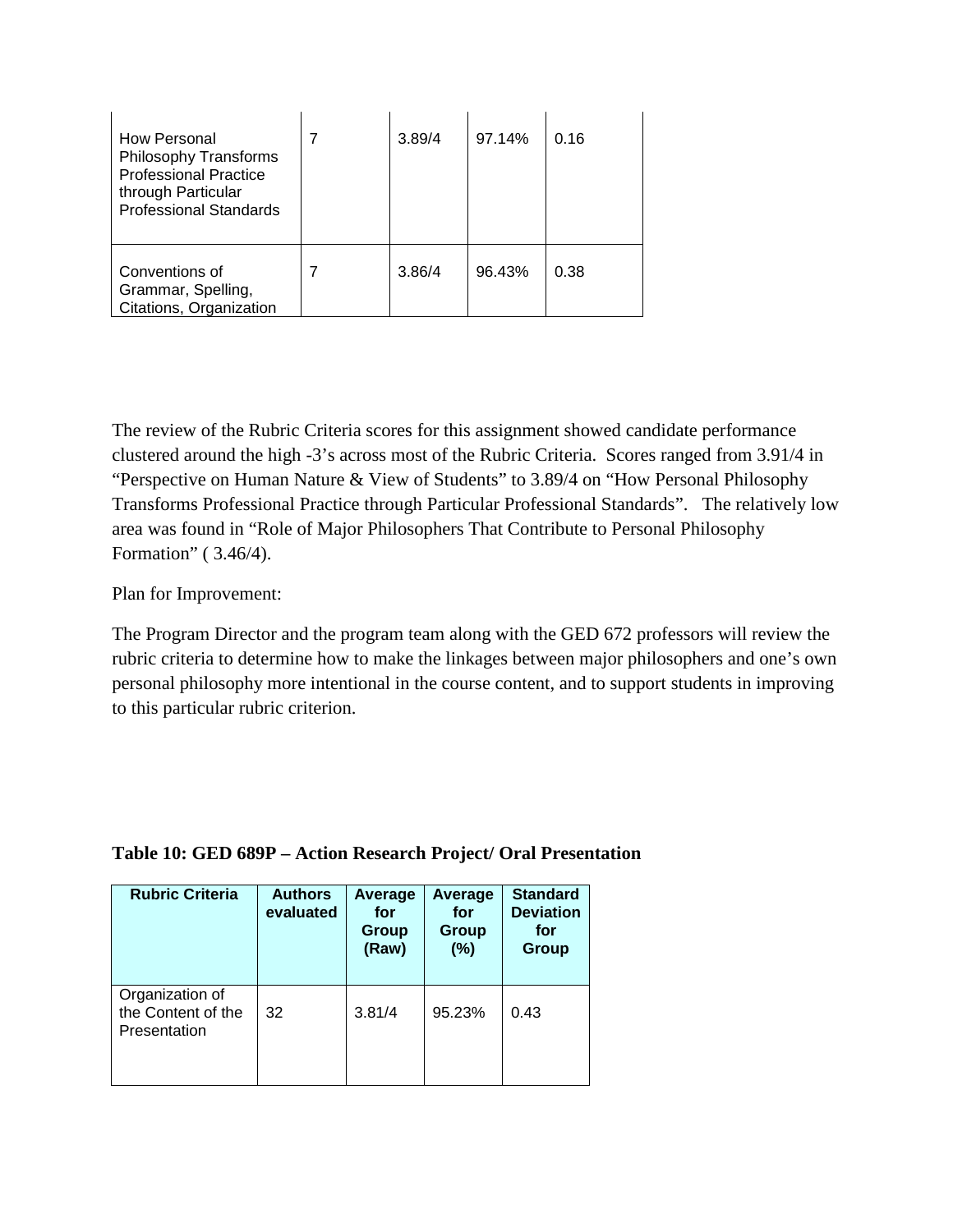| Content & Topic of<br>Research is<br>Relevant, Current,<br>and Applicable to<br>21 <sup>st</sup> Century<br>Education                                                   | 32 | 3.82/4 | 95.55% | 0.32 |
|-------------------------------------------------------------------------------------------------------------------------------------------------------------------------|----|--------|--------|------|
| The Research<br>Conducted<br><b>Followed Sound</b><br>Research<br>Methods:<br>Research<br><b>Questions Match</b><br>Data Gathered,<br>Variables<br><b>Accounted For</b> | 32 | 3.56/4 | 88.95% | 0.57 |
| Data Analysis &<br><b>Findings Are</b><br>Connected to<br>Application &<br>Recommendations                                                                              | 32 | 3.62/4 | 90.39% | 0.57 |
| Use of<br>Professional<br>Language,<br>Grammar,<br>Articulation, &<br>Physical<br><b>Behaviors</b> are<br>Appropriate to the<br>Audience,<br>Occasion, &<br>Purpose     | 32 | 3.78/4 | 94.59% | 0.43 |

The review of the Rubric Criteria scores for this course noted that candidates performed strongly in the areas of "Content & Topic of Research is Relevant, Current, and Applicable to 21st Century Education" (3.82 /4) and "Organization of the Content of the Presentation " ( 3.81/4). Areas of somewhat lower scores were seen in "The Research Conducted Followed Sound Research Methods; Research Questions Match Data Gathered, Variables Accounted For" ( 3.56/4), and "Data Analysis & Findings Are Connected to Application & Recommendations (  $3.62/4$ ).

Plan for Improvement:

The Program Director and program team along with the GED 689P professors will review the rubric criteria to continue the calibration work on the rubric. As review of the syllabus occurs, it may be appropriate to work with the GED 689P professors to ensure their complete understanding and support for the kinds of special education topic areas for research. It is possible that some of the topic areas selected by special education candidates may have been viewed by non-special education faculty as different enough from other topic areas pursued by general education candidates and hat they seemed somehow less sound or research-oriented.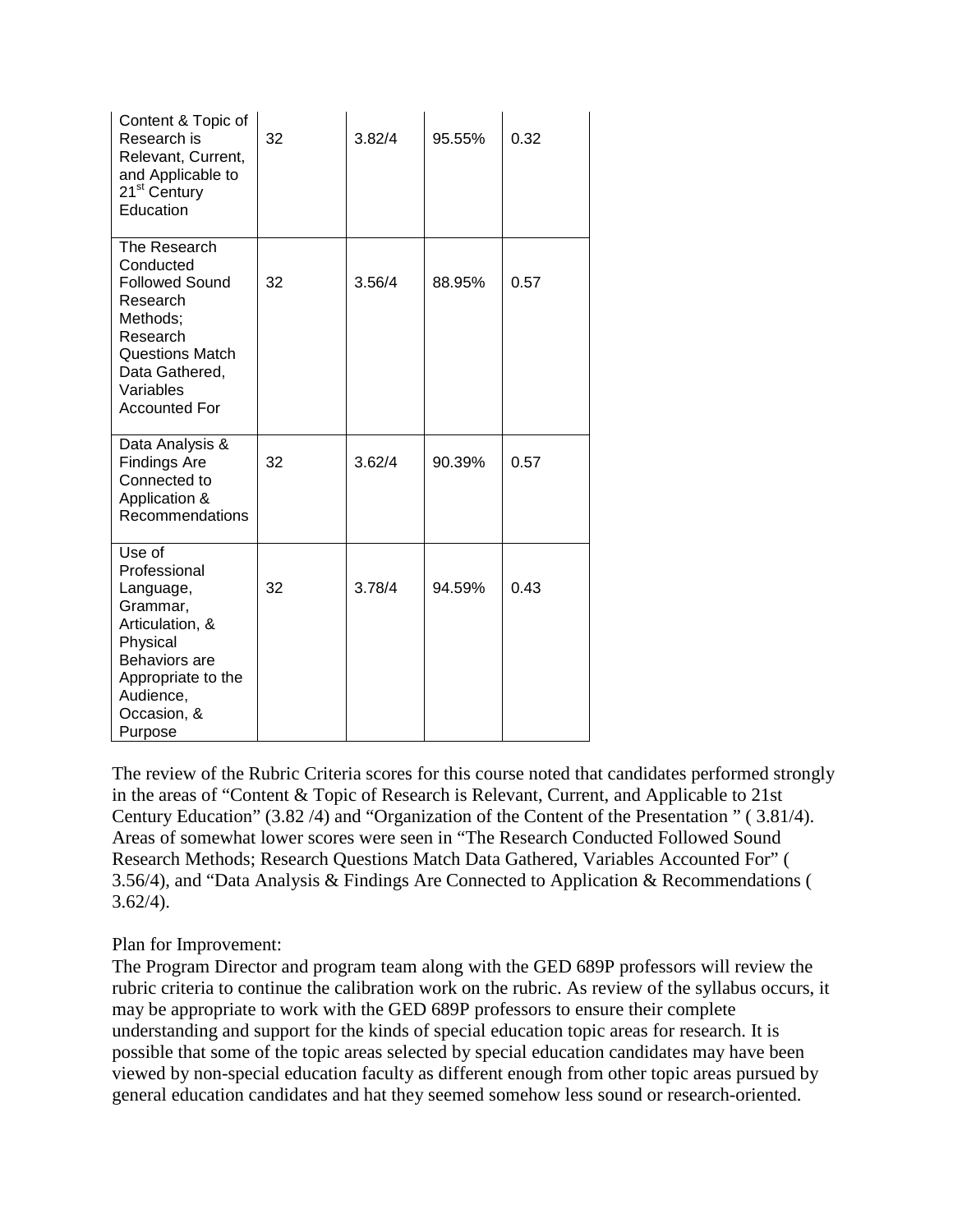## **Disposition Assessments**

The tables below show results of **Disposition Assessment ( Professor Assessment) data** for the Education Specialist Clear credential. All candidates are expected to be at the "proficient" level of performance with a score of "3" or above in each rubric criteria noted below.

**Table 11: GED 658: Reflective Coaching/ Induction for Special Education**

| <b>Rubric Criteria</b>                                                                                                                                                                                                                                                                                                                                                                                       | <b>Authors</b><br>evaluated | Average<br>for Group | Average<br>for Group | <b>Median</b><br>for | <b>Standard</b><br><b>Deviation</b> |
|--------------------------------------------------------------------------------------------------------------------------------------------------------------------------------------------------------------------------------------------------------------------------------------------------------------------------------------------------------------------------------------------------------------|-----------------------------|----------------------|----------------------|----------------------|-------------------------------------|
|                                                                                                                                                                                                                                                                                                                                                                                                              |                             | (Raw)                | (%)                  | Group                | for Group                           |
| 1. Dignity & Honor: The candidate honors and respects the<br>worthiness of all individuals in word and deed based on<br>PLNUs Wesleyan heritage: We are individuals created in the<br>image of God, committed to civility, respect, hospitality,<br>grace, and service.                                                                                                                                      | 9                           | 4.00/4               | 100%                 | 4.00                 | 0.00                                |
| 2. Honesty & Integrity: The candidate demonstrates<br>honesty, integrity, and coherence in attitudes, and actions,<br>and is accountable to the norms and expectations of the<br>learning community.                                                                                                                                                                                                         | 9                           | 3.89/4               | 97.22%               | 4.00                 | 0.33                                |
| 3. Caring, Patience, and Respect: The candidate<br>demonstrates caring, patience, fairness and respect for the<br>knowledge level, diversity, and abilities of others, ensuring<br>that all students have the opportunity to achieve.                                                                                                                                                                        | 9                           | 4.00/4               | 100%                 | 4.00                 | 0.00                                |
| 4. Spirit of Collaboration, Flexibility and Humility: The<br>candidate actively participates in and contributes to the<br>achievement of the learning community, explaining own<br>thought process with humility and considers those of others<br>with a positive, open-minded attitude.                                                                                                                     | 9                           | 3.78/4               | 94.44%               | 4.00                 | 0.44                                |
| 5. Harmony in Learning Community: The candidate takes<br>responsibility for resolving conflicts or issues with others,<br>and teaches students those skills, in a way that sustains and<br>enhances a healthy and safe learning community.                                                                                                                                                                   | 9                           | 3.78/4               | 94.44%               | 4.00                 | 0.44                                |
| 6. Self-Awareness/Calling: The candidate shows awareness<br>of areas of strength, interests, learning style, and areas for<br>continuing growth; generates and follows through on<br>personalized growth plans. The candidate demonstrates that<br>serving as a professional educator is a confirmed calling to<br>equip, to transform and to empower every student to fulfill<br>his or her full potential. | 9                           | 3.78/4               | 94.44%               | 4.00                 | 0.44                                |
| 7. Perseverance with Challenge: The candidate perseveres,<br>remains engaged, and persists as a life-long learner,<br>especially when academic and professional assignments<br>are perceived as challenging.                                                                                                                                                                                                 | 9                           | 3.83/4               | 95.83%               | 4.00                 | 0.35                                |
| 8. Diligence in Work Habits & Responsibility for Learning:<br>The candidate attends to the roles and responsibilities of the<br>learning community, and is well-prepared and on time. The<br>candidate completes required assignments on time and is<br>reflective and receptive to formative feedback.                                                                                                      | 9                           | 3.78/4               | 94.44%               | 4.00                 | 0.44                                |
|                                                                                                                                                                                                                                                                                                                                                                                                              |                             |                      |                      |                      |                                     |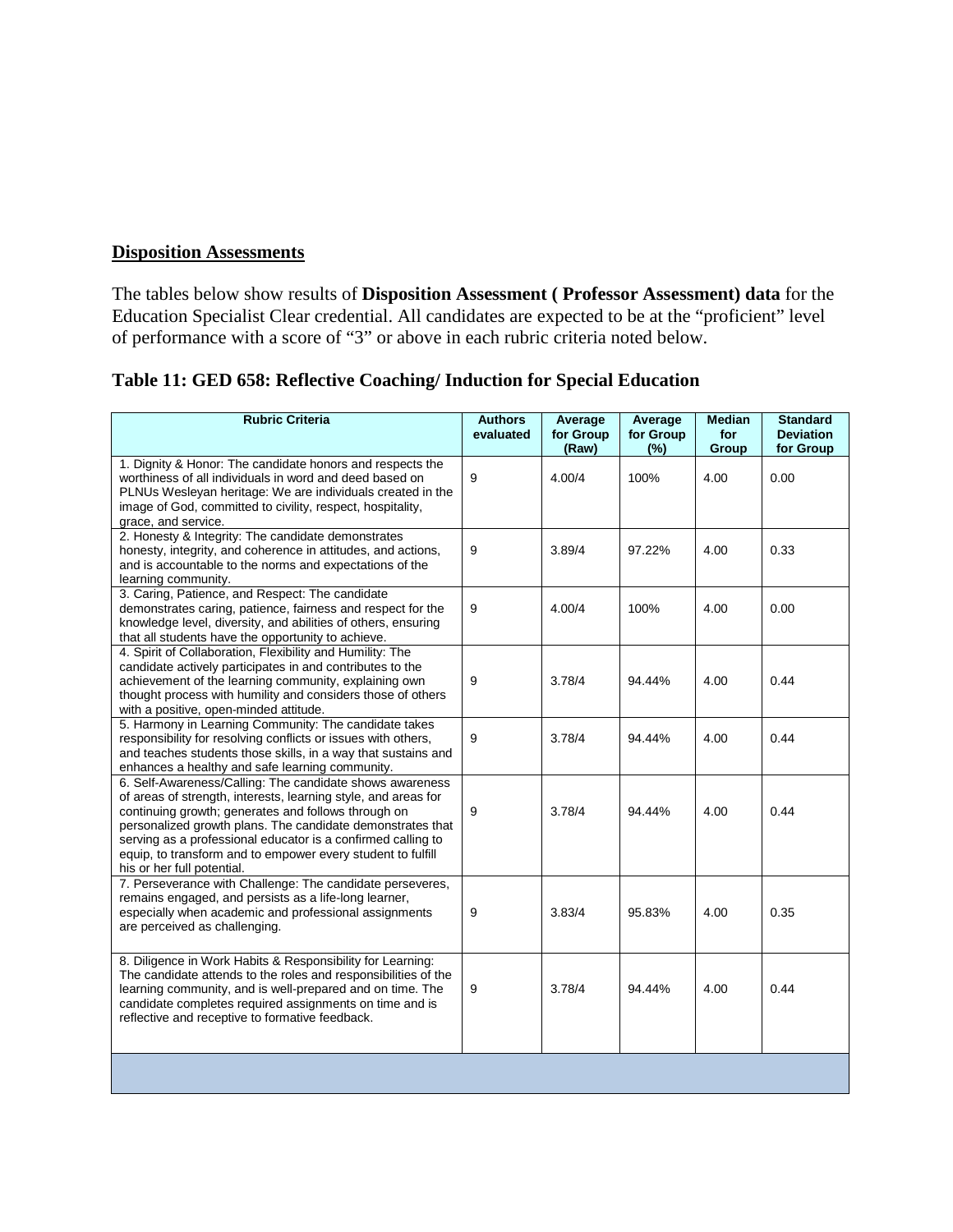The 8 rubric criteria are assessed by Professors throughout the course of the MA SPED Education Specialist Clear program. The data collected from GED 658 indicates that candidate dispositions score in the high-3's as rated by their professors. Four criterion areas (Spirit of Collaboration, Flexibility and Humility; Harmony in Learning Community; Self-Awareness/Calling; Diligence in Work Habits & Responsibility for Learning) showed somewhat lower scores of 3.78/4.

#### Plan for Improvement:

.

Dispositions are a formative process for candidates and even though all scores were in the highly Proficient range there is always room for improvement. The end purpose of the Dispositional work is honest reflection and candidate transformation. Therefore, the Program Director and program team along with the course professors will review the rubric criteria to ensure the Dispositional process continues to support students and professors in improvement.

| <b>Rubric Criteria</b>                                                                                                   | <b>Authors</b> | Average   | Average   | <b>Median</b> | <b>Standard</b>  |
|--------------------------------------------------------------------------------------------------------------------------|----------------|-----------|-----------|---------------|------------------|
|                                                                                                                          | evaluated      | for Group | for Group | for           | <b>Deviation</b> |
|                                                                                                                          |                | (Raw)     | (%)       | Group         | for Group        |
| 1. Dignity & Honor: The candidate honors and respects the                                                                |                |           |           |               |                  |
| worthiness of all individuals in word and deed based on                                                                  | 1              | 4.00/4    | 100%      | 4.00          | 0.00             |
| PLNUs Wesleyan heritage: We are individuals created in the<br>image of God, committed to civility, respect, hospitality, |                |           |           |               |                  |
| grace, and service.                                                                                                      |                |           |           |               |                  |
| 2. Honesty & Integrity: The candidate demonstrates                                                                       |                |           |           |               |                  |
| honesty, integrity, and coherence in attitudes, and actions,                                                             | 1              | 4.00/4    | 100%      | 4.00          | 0.00             |
| and is accountable to the norms and expectations of the                                                                  |                |           |           |               |                  |
| learning community.                                                                                                      |                |           |           |               |                  |
| 3. Caring, Patience, and Respect: The candidate                                                                          |                |           |           |               |                  |
| demonstrates caring, patience, fairness and respect for the                                                              | 1              | 4.00/4    | 100%      | 4.00          | 0.00             |
| knowledge level, diversity, and abilities of others, ensuring                                                            |                |           |           |               |                  |
| that all students have the opportunity to achieve.                                                                       |                |           |           |               |                  |
| 4. Spirit of Collaboration, Flexibility and Humility: The                                                                |                |           |           |               |                  |
| candidate actively participates in and contributes to the                                                                |                |           |           |               |                  |
| achievement of the learning community, explaining own                                                                    | 1              | 4.00/4    | 100%      | 4.00          | 0.00             |
| thought process with humility and considers those of others                                                              |                |           |           |               |                  |
| with a positive, open-minded attitude.                                                                                   |                |           |           |               |                  |
| 5. Harmony in Learning Community: The candidate takes                                                                    |                |           |           |               |                  |
| responsibility for resolving conflicts or issues with others,                                                            | 1              | 4.00/4    | 100%      | 4.00          | 0.00             |
| and teaches students those skills, in a way that sustains and                                                            |                |           |           |               |                  |
| enhances a healthy and safe learning community.                                                                          |                |           |           |               |                  |
| 6. Self-Awareness/Calling: The candidate shows awareness                                                                 |                |           |           |               |                  |
| of areas of strength, interests, learning style, and areas for                                                           |                |           |           |               |                  |
| continuing growth; generates and follows through on                                                                      | 1              | 4.00/4    | 100%      | 4.00          | 0.00             |
| personalized growth plans. The candidate demonstrates that                                                               |                |           |           |               |                  |
| serving as a professional educator is a confirmed calling to                                                             |                |           |           |               |                  |
| equip, to transform and to empower every student to fulfill                                                              |                |           |           |               |                  |
| his or her full potential.                                                                                               |                |           |           |               |                  |

## **Table 12: GED 689P : Action Research Project/ Oral Presentation**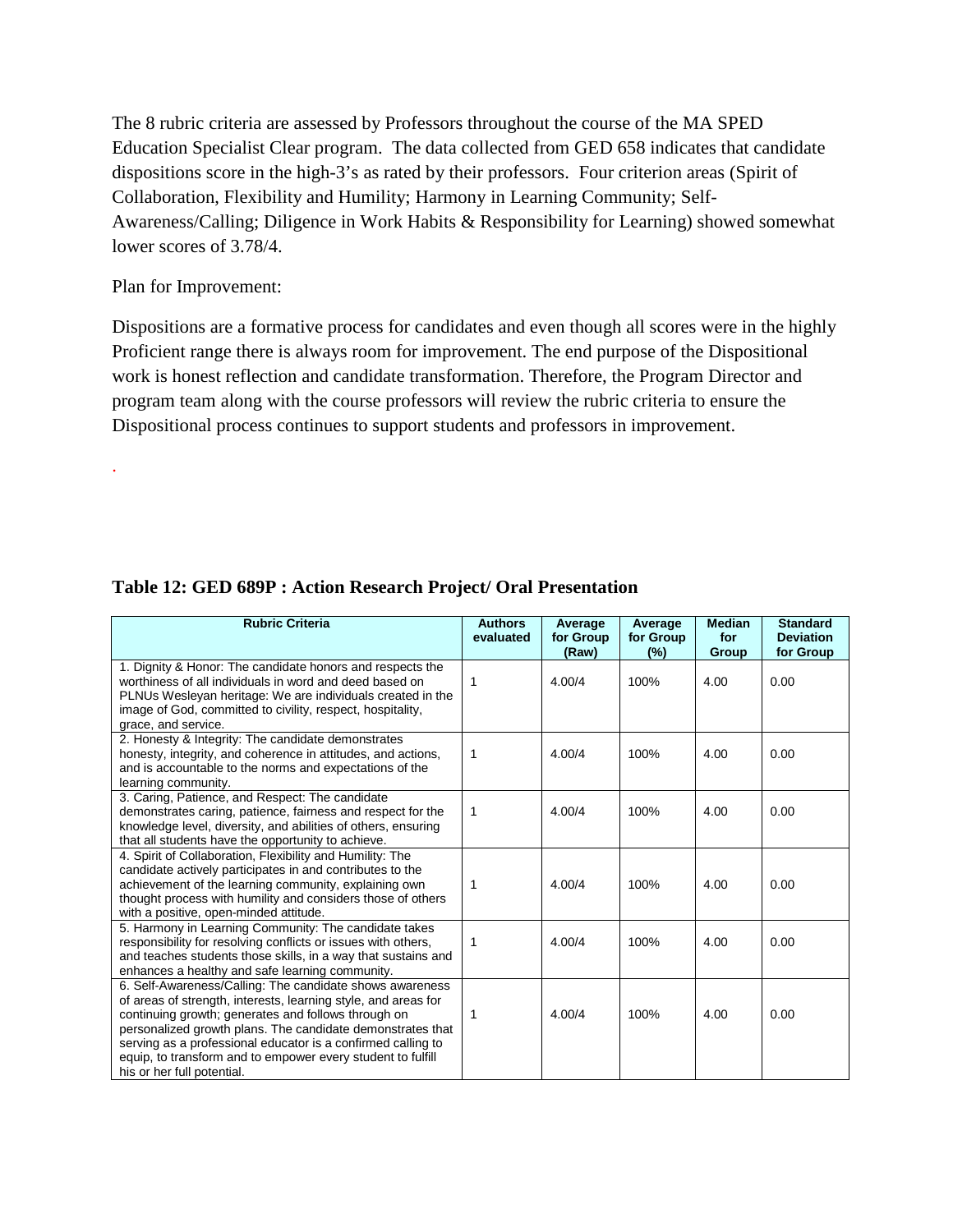| 7. Perseverance with Challenge: The candidate perseveres,<br>remains engaged, and persists as a life-long learner,<br>especially when academic and professional assignments<br>are perceived as challenging.                                                                                            | 4.00/4 | 100% | 4.00 | 0.00 |
|---------------------------------------------------------------------------------------------------------------------------------------------------------------------------------------------------------------------------------------------------------------------------------------------------------|--------|------|------|------|
| 8. Diligence in Work Habits & Responsibility for Learning:<br>The candidate attends to the roles and responsibilities of the<br>learning community, and is well-prepared and on time. The<br>candidate completes required assignments on time and is<br>reflective and receptive to formative feedback. | 4.00/4 | 100% | 4.00 | 0.00 |
|                                                                                                                                                                                                                                                                                                         |        |      |      |      |

The 8 rubric criteria are assessed by Professors throughout the course of the MA SPED Education Specialist Clear program. The data collected from GED 689P is not sufficient to draw any conclusions at this time.

#### Plans for Improvement

The Program Director, program team and GED 689P professors need to review the data collection process for this course to determine how best to ensure a more robust source of data for the future.

## **Table 13: Evidence of Results from the Masters in Special Education and Clear Education Specialist Credential Program Exit Survey**

Questions that were demographic in nature and not part of the learning outcomes were not included in this data report. Given below are key excerpts from the Exit Survey all candidates complete as they leave the program.

| <b>Item</b>                                                            | # of           |                                    | Distribution %  |               |        |                          |      |  |
|------------------------------------------------------------------------|----------------|------------------------------------|-----------------|---------------|--------|--------------------------|------|--|
|                                                                        | <b>Authors</b> |                                    |                 |               |        |                          |      |  |
|                                                                        |                | 1                                  | 2               | 3             | 4      | 5                        |      |  |
|                                                                        |                | <b>Strongly</b><br><b>Disagree</b> | <b>Disagree</b> | <b>Unsure</b> | Agree  | <b>Strongly</b><br>Agree |      |  |
| 1. During my time of enrollment, my experience with PLNU was positive. |                |                                    |                 |               |        |                          |      |  |
|                                                                        | 8              | 0%                                 | 0%              | 0%            | 12.50% | 87.50%                   | 4.88 |  |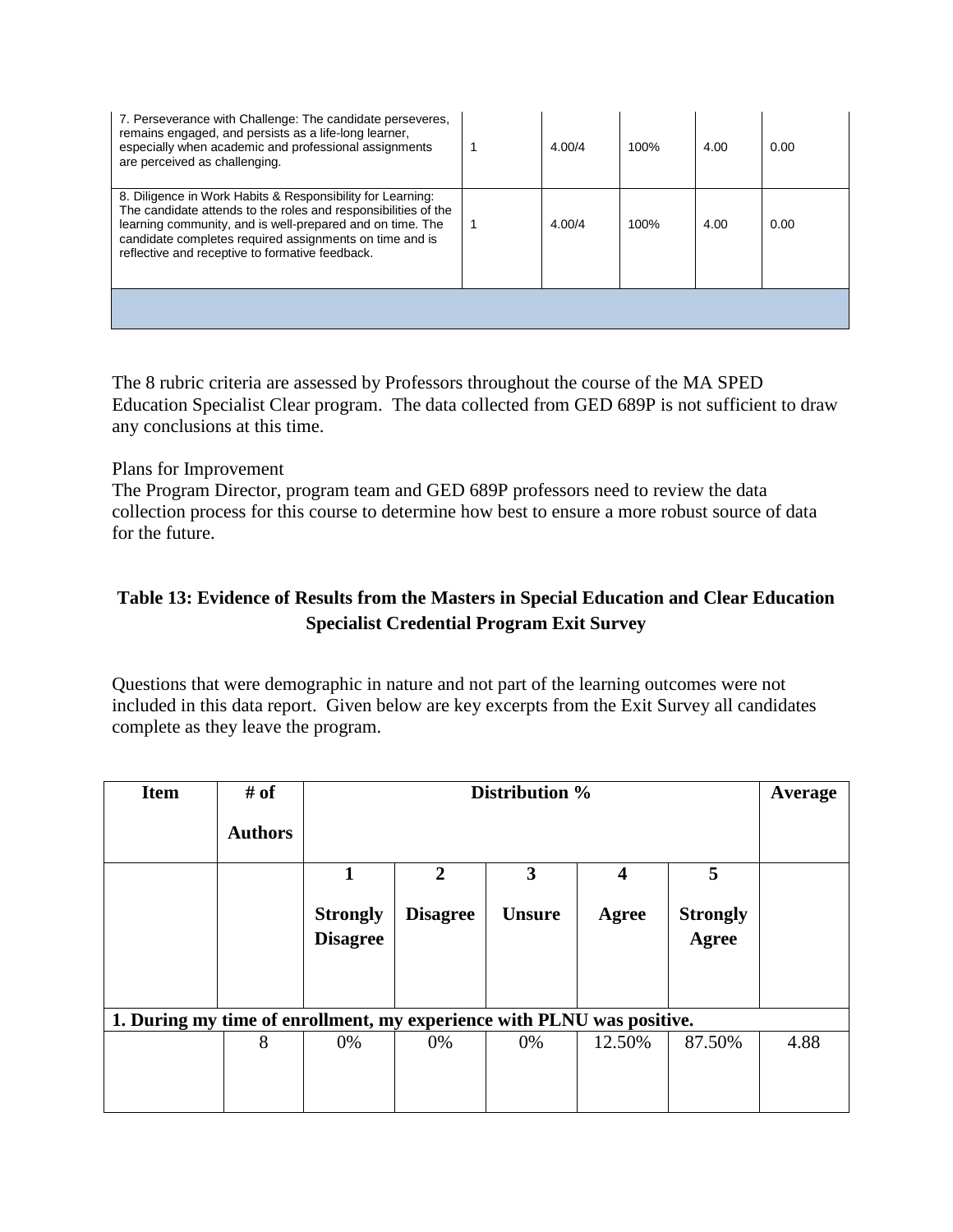| 2. The teaching faculty helped me become more knowledgeable and sensitive in my                                                                                                       |   |    |        |        |        |        |      |  |  |  |  |  |  |
|---------------------------------------------------------------------------------------------------------------------------------------------------------------------------------------|---|----|--------|--------|--------|--------|------|--|--|--|--|--|--|
| preparation to work with diverse students, including students with exceptionalities.                                                                                                  |   |    |        |        |        |        |      |  |  |  |  |  |  |
|                                                                                                                                                                                       | 8 | 0% | 0%     | 0%     | 12.50% | 87.50% | 4.88 |  |  |  |  |  |  |
|                                                                                                                                                                                       |   |    |        |        |        |        |      |  |  |  |  |  |  |
|                                                                                                                                                                                       |   |    |        |        |        |        |      |  |  |  |  |  |  |
|                                                                                                                                                                                       |   |    |        |        |        |        |      |  |  |  |  |  |  |
| 3. The program increased my ability to present content to students in challenging, clear,<br>and compelling ways, using real-world contexts and integrating technology appropriately. |   |    |        |        |        |        |      |  |  |  |  |  |  |
|                                                                                                                                                                                       |   |    |        |        |        |        |      |  |  |  |  |  |  |
|                                                                                                                                                                                       | 8 | 0% | 0%     | 0%     | .00%   | 50.00% | 4.50 |  |  |  |  |  |  |
|                                                                                                                                                                                       |   |    |        |        |        |        |      |  |  |  |  |  |  |
|                                                                                                                                                                                       |   |    |        |        |        |        |      |  |  |  |  |  |  |
|                                                                                                                                                                                       |   |    |        |        |        |        |      |  |  |  |  |  |  |
| 4. Demonstrate and apply proficiencies related to adjusting the instructional process to<br>meet the academic needs of EL students who have disabilities.                             |   |    |        |        |        |        |      |  |  |  |  |  |  |
|                                                                                                                                                                                       | 8 | 0% | 12.50% | 0%     | 12.50% | 75.00% | 4.50 |  |  |  |  |  |  |
|                                                                                                                                                                                       |   |    |        |        |        |        |      |  |  |  |  |  |  |
|                                                                                                                                                                                       |   |    |        |        |        |        |      |  |  |  |  |  |  |
|                                                                                                                                                                                       |   |    |        |        |        |        |      |  |  |  |  |  |  |
| 5. Use research regarding how students learn and how to make instruction accessible to                                                                                                |   |    |        |        |        |        |      |  |  |  |  |  |  |
| them.                                                                                                                                                                                 |   |    |        |        |        |        |      |  |  |  |  |  |  |
|                                                                                                                                                                                       | 8 | 0% | 0%     | 12.50% | 12.50% | 75.00% | 4.63 |  |  |  |  |  |  |
|                                                                                                                                                                                       |   |    |        |        |        |        |      |  |  |  |  |  |  |
|                                                                                                                                                                                       |   |    |        |        |        |        |      |  |  |  |  |  |  |
|                                                                                                                                                                                       |   |    |        |        |        |        |      |  |  |  |  |  |  |
| 6. Demonstrate and apply content proficiencies to issues impacted by disabilities.                                                                                                    |   |    |        |        |        |        |      |  |  |  |  |  |  |
|                                                                                                                                                                                       | 8 | 0% | 0%     | 12.50% | 12.50% | 75.00% | 4.63 |  |  |  |  |  |  |
|                                                                                                                                                                                       |   |    |        |        |        |        |      |  |  |  |  |  |  |
|                                                                                                                                                                                       |   |    |        |        |        |        |      |  |  |  |  |  |  |
| 7. Reflect on my practice and make necessary adjustments to enhance student learning.                                                                                                 |   |    |        |        |        |        |      |  |  |  |  |  |  |
|                                                                                                                                                                                       |   |    |        |        |        |        |      |  |  |  |  |  |  |
|                                                                                                                                                                                       | 8 | 0% | 0%     | 12.50% | 25.00% | 62.50% | 4.50 |  |  |  |  |  |  |
|                                                                                                                                                                                       |   |    |        |        |        |        |      |  |  |  |  |  |  |
|                                                                                                                                                                                       |   |    |        |        |        |        |      |  |  |  |  |  |  |
| 8. Create caring and supportive classroom environments by identifying individual student                                                                                              |   |    |        |        |        |        |      |  |  |  |  |  |  |
| supports and services, dispositions, and learning styles to maximize their learning                                                                                                   |   |    |        |        |        |        |      |  |  |  |  |  |  |
|                                                                                                                                                                                       | 8 | 0% | 0%     | 12.50% | 12.50% | 75.00% | 4.63 |  |  |  |  |  |  |
|                                                                                                                                                                                       |   |    |        |        |        |        |      |  |  |  |  |  |  |
|                                                                                                                                                                                       |   |    |        |        |        |        |      |  |  |  |  |  |  |
|                                                                                                                                                                                       |   |    |        |        |        |        |      |  |  |  |  |  |  |
| 9. Use research regarding how students learn and how to make instruction accessible to                                                                                                |   |    |        |        |        |        |      |  |  |  |  |  |  |
| them.                                                                                                                                                                                 |   |    |        |        |        |        |      |  |  |  |  |  |  |
|                                                                                                                                                                                       | 8 | 0% | 0%     | 0%     | 25.00% | 75.00% | 4.75 |  |  |  |  |  |  |
|                                                                                                                                                                                       |   |    |        |        |        |        |      |  |  |  |  |  |  |
|                                                                                                                                                                                       |   |    |        |        |        |        |      |  |  |  |  |  |  |
|                                                                                                                                                                                       |   |    |        |        |        |        |      |  |  |  |  |  |  |